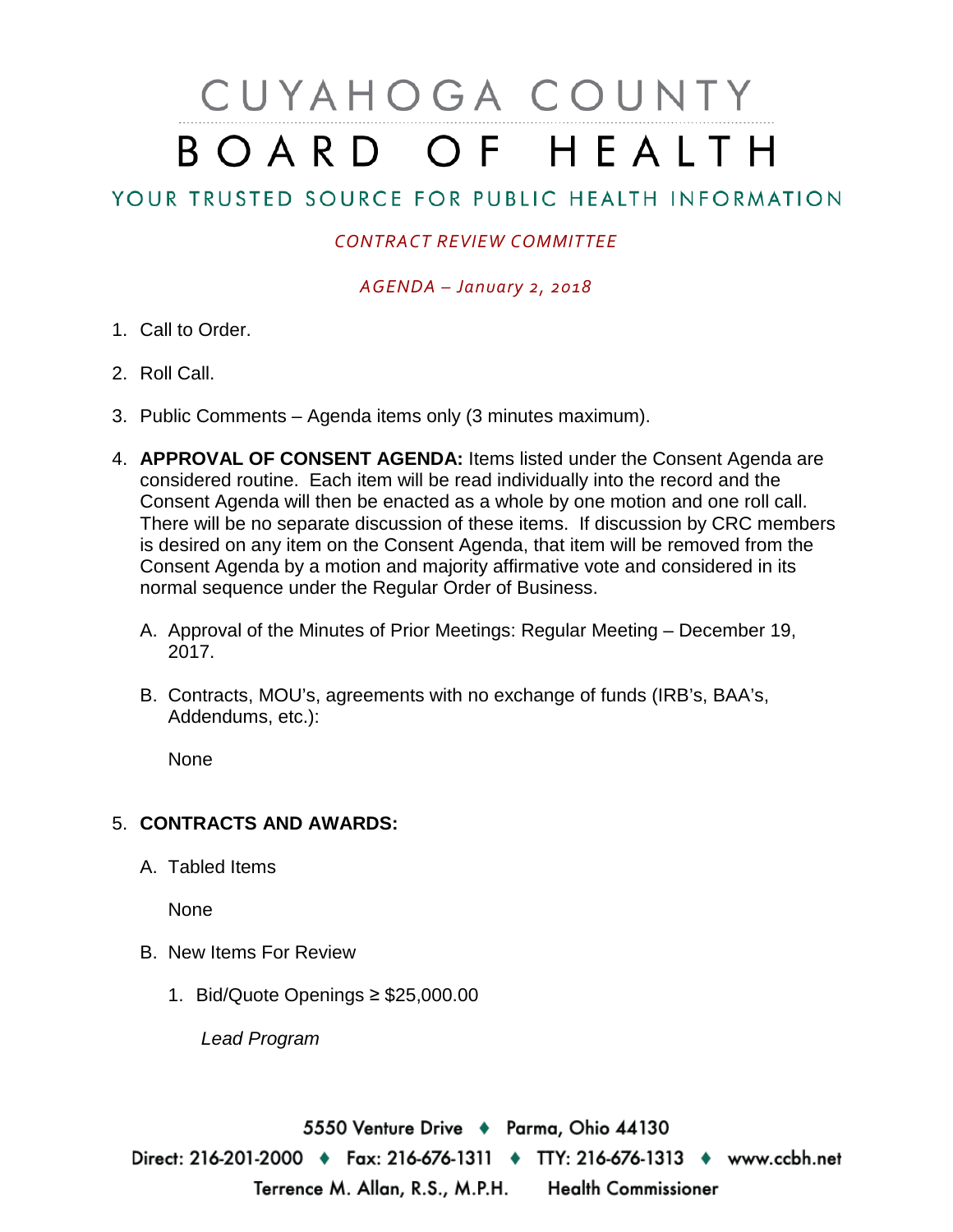- a. CRC 2018-1 13706-08 & 3<sup>rd</sup> Fl. Graham East Cleveland, Ohio 44112
- 2. Bid/Quote Openings < \$25,000.00

*Lead Program* 

- a. CRC 2018-2 3808 Warrendale Rd. South Euclid, Ohio 44118
- b. CRC 2018-3 HUD Lead Hazard Control Grant Lead Laboratory Services
- 3. Expenditures: Contracts < \$25,000.00
	- a. CRC 2018-4 Prevention and Wellness Services submitting a contract with CommonHealth Action under the Saint Luke's Foundation HIP-Cuyahoga grant from November 1, 2017 through March 31, 2018. Amount to be paid to CommonHealth Action is not to exceed \$10,000.00.

Purpose: To plan and facilitate a follow-up HIP-Cuyahoga policy roundtable discussion with community partners.

Funding Source: 100% reimbursable through the FY2018 SLF grant

b. CRC 2018-5 Prevention and Wellness Services submitting an addendum to the contract (2017-43, 2017-80) with Mercy Regional Medical Center under the Ryan White Part A grant to increase the amount paid to Mercy Regional Medical Center from \$217,851.92 to \$232,001.95.

Purpose: Reallocation of grant funds based on service category needs.

Funding Source: 100% reimbursable through the FY2018 RW grant

c. CRC 2018-6 Prevention and Wellness Services submitting the following contracts under the ODH Ryan White Part A grant from November 1, 2017 through June 30, 2018. Amount to be paid to each contractor is not to exceed the amount listed below:

| <b>Mercy Regional Medical Center</b> | \$13,649.97 |
|--------------------------------------|-------------|
| Tech-Logix Systems, Inc.             | \$10,000.00 |

Purpose: To allocate additional funds to existing Ryan White service providers to enhance services provided by the Ryan White Part A grant.

5550 Venture Drive + Parma, Ohio 44130 Direct: 216-201-2000 • Fax: 216-676-1311 • TTY: 216-676-1313 • www.ccbh.net **Health Commissioner** Terrence M. Allan, R.S., M.P.H.